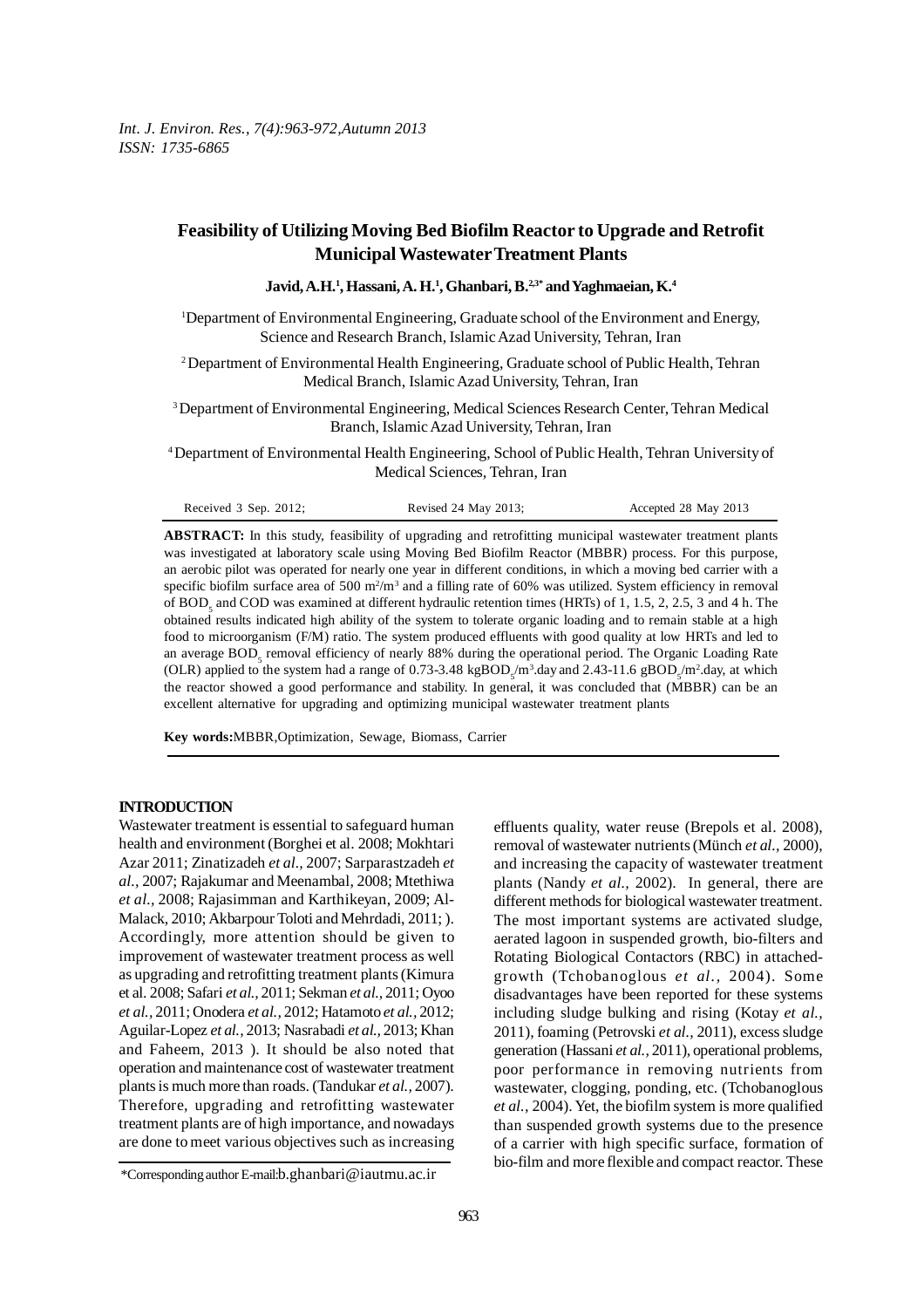systems are more resistant to organic shock and toxic substances. In addition, treatment efficiency has a little relation to sludge settling (Jahren *et al.,* 2002, Rodgers *et al.,* 2003). Extensive researches have concentrated on these systems (Andreottola et al. 2000, Ferrai et al. 2010, Wang et al. 2006; Jamal Khan et al. 2011). One of biofilm processes innovated in Norway in late 1980's and early 1990's is Moving Bed Biofilm Reactor (MBBR). The main goal of developing MBBR was to initiate a process with a high concentration of microbial bio-mass operating towards improving the conditions of suspended and attached-growth systems (Rusten et al. 2006; Li et al. 2011). This process uses the entire volume of the reactor for the growth of biomass. It is a self-cleaning system and does not need any back-wash (Chen et al. 2007; Salvetti et al. 2006; Dupla et al. 2006). The aim of this study is to evaluate the application of MBBR systems in order to optimize, upgrade, and increase the capacity of municipal wastewater treatment plants

#### **MATERIALS & METHODS**

In order to conduct this study, a pilot plant was constructed and installed in the municipal WWTP of Shahrak Ghods located on the western part of Tehran, the capital of Iran, into which wastewater of nearly 500,000 people enters. The pilot plant was exploited for a period of one year. The effluents of grit removal and primary sedimentation were fed to prevent the pilot plant and pumps from being damaged. The pilot was built in rectangular-cubic shape with an equal length

and width of 30 cm, a height of 100 cm as well as an effective volume of 60 L, and it was made of Plexiglas. The system was aerated by four air stones placed at the bottom of the pilot. The effective depth of the wastewater was 70 cm, and suspended carrier filled 60% of the pilot volume. The aeration pump with a capacity of 250 L/h supplied the air required. The used carrier was Kaldnes whose specifications have been briefly provided in Table 1. As shown in Table 1, the surface area of the carrier is  $500 \text{ m}^2/\text{m}^3$ . Considering the filling ratio, the surface area will be reduced to 300  $m^2/m^3$ . A mesh screen with holes of 5 mm in diameter was installed on top of the pilot to trap carrier in the system. The schematic design of the pilot is illustrated in Fig.1.

To start up the reactor, approximately half of it was filled by the return sludge of Shahrak Ghods WWTP. Initially, for biomass to be able to penetrate fully into the carriers, the reactor operated in batch mode for a period of 5 days in a way that its aeration would switch off once every 8 h for 1 h to settle the sludge completely. Then, the valves mounted at the reactor height discharged half of the effluents. After being discharged, the wastewater re-entered into the system and then the system aerated for 8 h. After this phase, operation of the pilot was changed to the continuous mode. In this phase, which lasted for 25 days, the sludge was regularly returned to the reactor. After a period of approximately one month, the biofilms were clearly observed on the carriers and the line of returning sludge was stopped. Pilot influent was set by a dosing pump



**Fig. 1. a schematic diagram of the pilot plant MBBR reactor**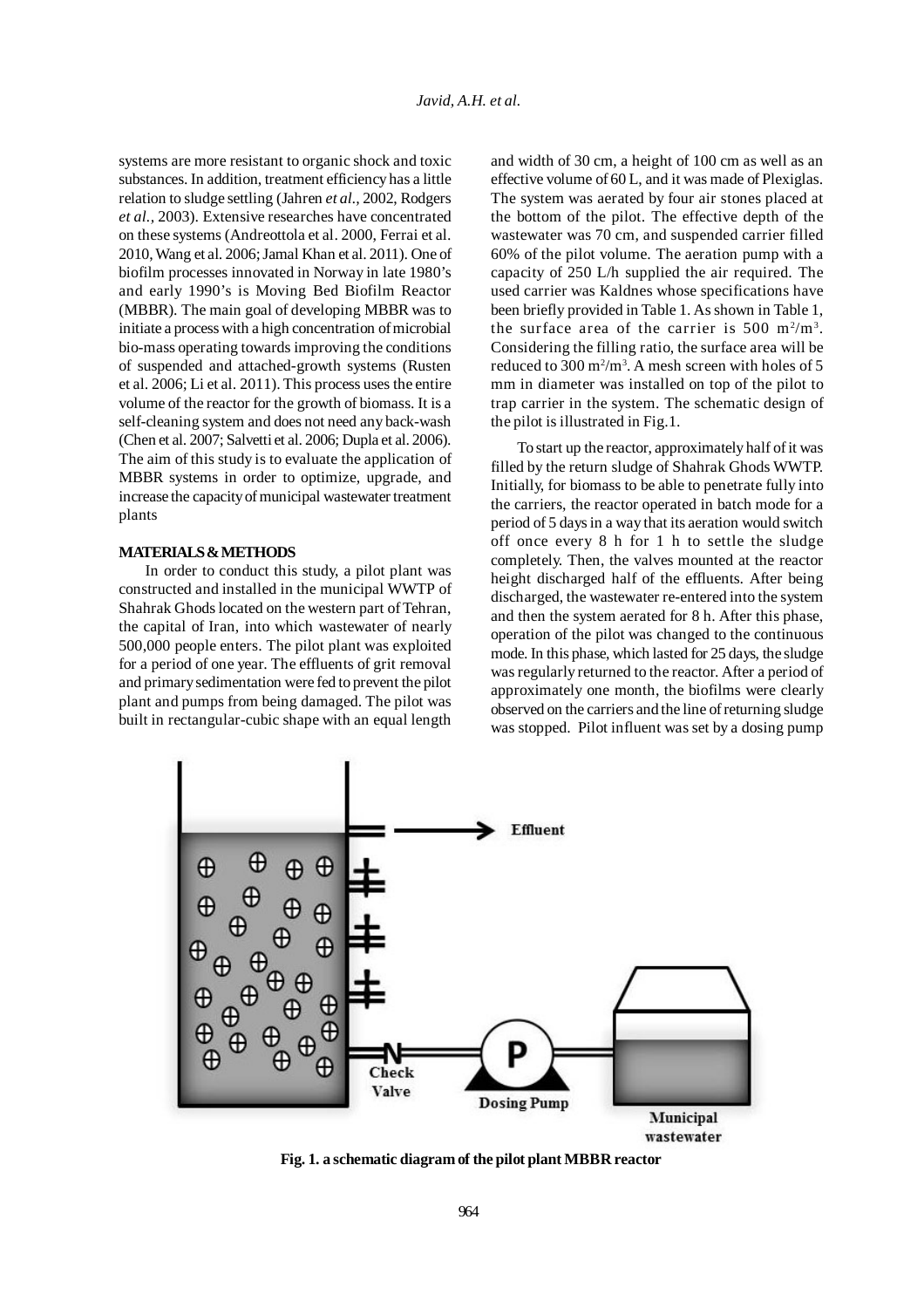(Etatron-Italy). Following the steps taken to start up the pilot and form the biofilms, the influent discharge was gradually increased in order to reach the maximum OLR. Accordingly, each stage of influent was increased with intervals of 5 days to protect the system against the shocks. This trend continued until the pilot HRT was regulated on an hourly basis.

The entire sampling and analytical tests were taken according to the Standard Method Handbook (APHA 1998). The Biochemical Oxygen Demand  $(BOD<sub>5</sub>)$ , Mixed Liquor Suspended Solids (MLSS) and Mixed Liquor Volatile Suspended Solids (MLVSS) were determined by Method No. 5210 D (Respirometric Method), Method No. 2540 D (Solids Dried at 103–105°C) and Method No. 2540 E (Fixed and Volatile Solids Ignited at 550 °C), respectively. The Chemical Oxygen Demand (COD) values were assessed by utilizing the Colorimetric Method with HACH Spectrophotometer (DR 5000 USA) and the Thermal Reactor (DRB 200, USA), and vials for influents and effluents were evaluated as 0-1500 ppm and 0-150 ppm, respectively. The temperature and pH of the reactor were measured with the WTW Table pH Meter (model 720, Germany), and the dissolved oxygen (DO) with the portable WTW DO Meter (oxi 340i, Germany).

## **RESULTS & DISCUSSION**

Table 2 demonstrates average, maximum and minimum amounts of COD, BOD<sub>5</sub>, temperature, pH, MLSS and MLVSS. The pilot operation and the related tests lasted for approximately one year. The research was conducted in two stages: the first one included the pilot start up, forming biofilms and achieving steady state conditions in a period of 60 days, and the second one was experimental stage in which the OLR applied to the system was changed. The second stage was conducted in six phases, each of which lasted for 55 days. Accordingly, after forming bio-film, passing through the reactor start up step and reaching a stable condition, the reactor was run with the maximum OLR and flow rate (60 LPH) in the first phase. In the subsequent phases, the OLR applied to the system was reduced to examine the impact of changes in F/M ratio and HRT on the pilot and operational conditions by reducing the influent flow rate. As shown in Table 2, HRT changes from 1 to 4 h as influent flow rate varies between 15-60 L/h. The maximum organic load applied to the reactor in the first phase was 3.19  $kgBOD<sub>5</sub>/m<sup>3</sup>$ .day and 6.33 kgCOD/m<sup>3</sup>.day on average. In this phase, the reactor efficiencies in removal of BOD<sub>z</sub> and COD were respectively 79.91% and 70.48% on average. During the 55 days that the first phase was being completed on the pilot, white foams arising from detergents were observed on the surface of the system every so often, which indicated that the HRT was not adequate. This problem was solved by increasing the HRT in the next phases.

As illustrated in Table 2, by reducing the organic load applied to the system, efficiency is evidently boosted, which is due to the more adequate HRT of the system. Minimum organic loads of  $0.81 \text{ kgBOD}_s$ / m<sup>3</sup>.day and 1.58 kgCOD/m<sup>3</sup>.dayon average were applied to the reactor in the sixth phase. In this phase, the reactor efficiencies for removal of  $\mathrm{BOD}_5$  and  $\mathrm{COD}$  were respectively 94.64% and 92.30% on average. As Table 2 suggests, the pH of the reactor was almost in the neutral range (i.e. 7-8) and there was no significant relationship between the pH and changes occurred in the reactor during the six phases of the study.

In general, Table 2 reveals extremely high efficiency of the MBBR in eliminating biodegradable materials so that with the HRT of 1 h, nearly 80%  $BOD<sub>5</sub>$  removal efficiency was recorded for the system. Such a high degree of capability is due to excessive production of active biomass by the system, taking up both the entire volume of the reactor for treatment, and high specific surface area of the carriers. The amounts of  $\text{BOD}_5$ , COD and organic load imposed on overall surface of the carrier during the operation period are shown in Figs 1 and 2 in detail. Fig. 3 demonstrates the range of available biomass in the system. As can be seen in this fig, a relatively slight reduction was observed in cell mass of the reactor as it was approached to the last phase of the pilot operation. Accordingly, MLSS and MLVSS levels reached from their maximum amounts of 3,027 and 2,268 mg/Lto their lowest amounts of 1,848 and 1,029 mg/L, respectively. This reduction in biomass is due to the reduction of organic loading applied to the system and consequently reduced synthesis of the cell mass. In systems using attached-growth to treat wastewater, OLR is an important designing and operational parameter, while in systems with suspended-growth, such as activated sludge, F/M is one of critical operational parameters. The ratio called process factor, has a considerable impact on the process and makes the operation more complex. Therefore, if the system is operated with low F/M, there is a risk of bulking and growing filamentous bacteria. Besides, at operational condition of high F/M, sedimentation of sludge is not done properly, and consequently, the effluents quality will not be desirable (Tchobanoglous *et al.,* 2004). Figs 5 and 6 show that the parameters (OLR and F/M) entered the system during the operation, and specify their impact on removal efficiency of organic matter. The F/M rate entering a common activated sludge system is approximately  $0.2$  to  $0.5$  kgBOD<sub>5</sub>/kgMLVSS.day. The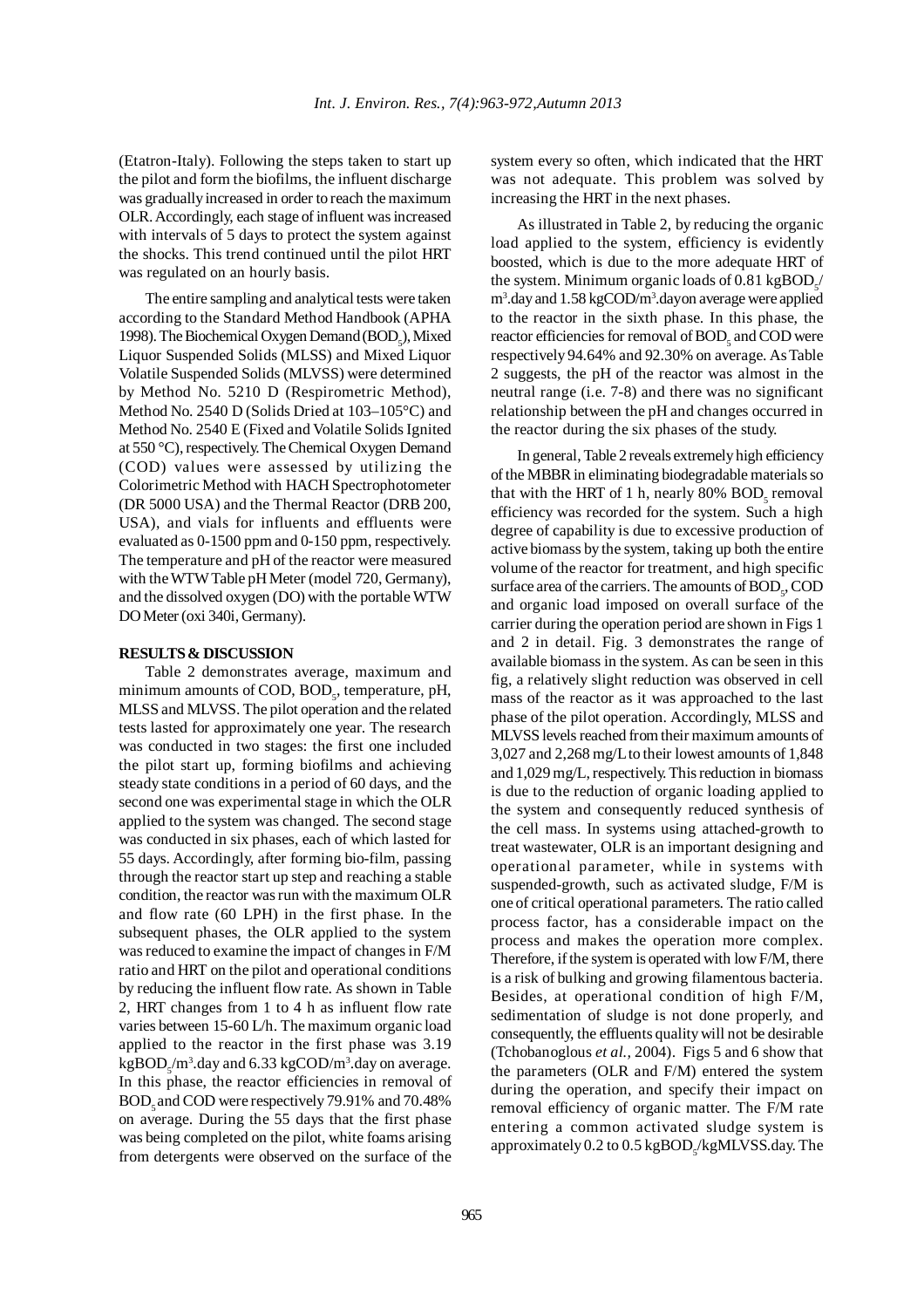MLSS in such systems usually varies between 1,500 to 3,000 mg/L, which ensures BOD removal efficiency within the range of 85-95% with HRT of 3-5 h. The common organic load reported in this process is 0.3 to  $1.6 \text{ kgBOD}_s/m^3$ .day (WEF 2010). What is clearly seen in Fig. 4 is that the MBBR can tolerate much greater range of F/M than the activated sludge. According to the results attained, maximum F/M applied to the system was 1.88 kgBOD<sub>5</sub>/KgMLVSS.day which was reached to  $0.5 \text{ kgBOD}_\text{s}/\text{kgMLVSS}$ .day at its lowest rate. This occurs while the acceptable average value reported for a common activated sludge process is equal to 0.5

kgBOD<sub>5</sub>/kgMLVSS.day (0.2 to 0.6). It should be noted that these changes did not cause any particular difficulty during the operation of the system in terms of the quality of sludge settling and effluents. According to the results of Fig. 5, in the HRT of 1.5 h and higher, BOD removal efficiency was above 80%. As the fig. 4 suggests, the amount of the system MLSS at this HRT was 2,700 mg/L and gradually, with the HRT decreasing, it was averagely reached to 2,000 mg/ L in its lowest state. All the amounts were within the range listed for a common activated sludge. Based on the results illustrated in Fig. 6, the maximum OLR



**Fig. 2. COD concentration and COD loading at different operational times**



**Fig. 3. influent BOD concentration and BOD loading rate at different operational times**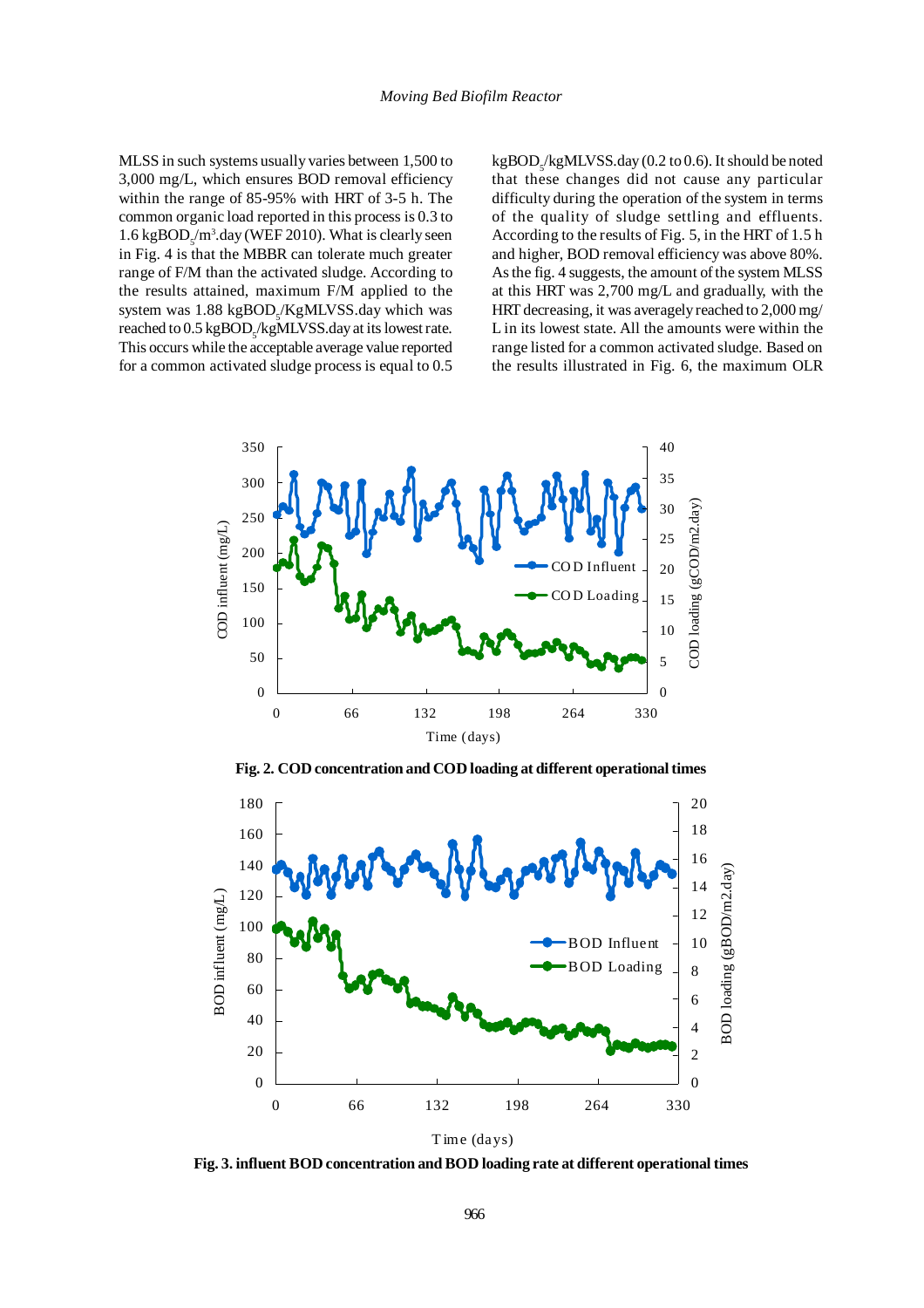

**Fig. 5. variations of Food to Microorganism Ratio and organic removal efficiency at different conditions**



**Fig. 6. BOD and COD loading applied to the system in different operational period and system removal efficiency**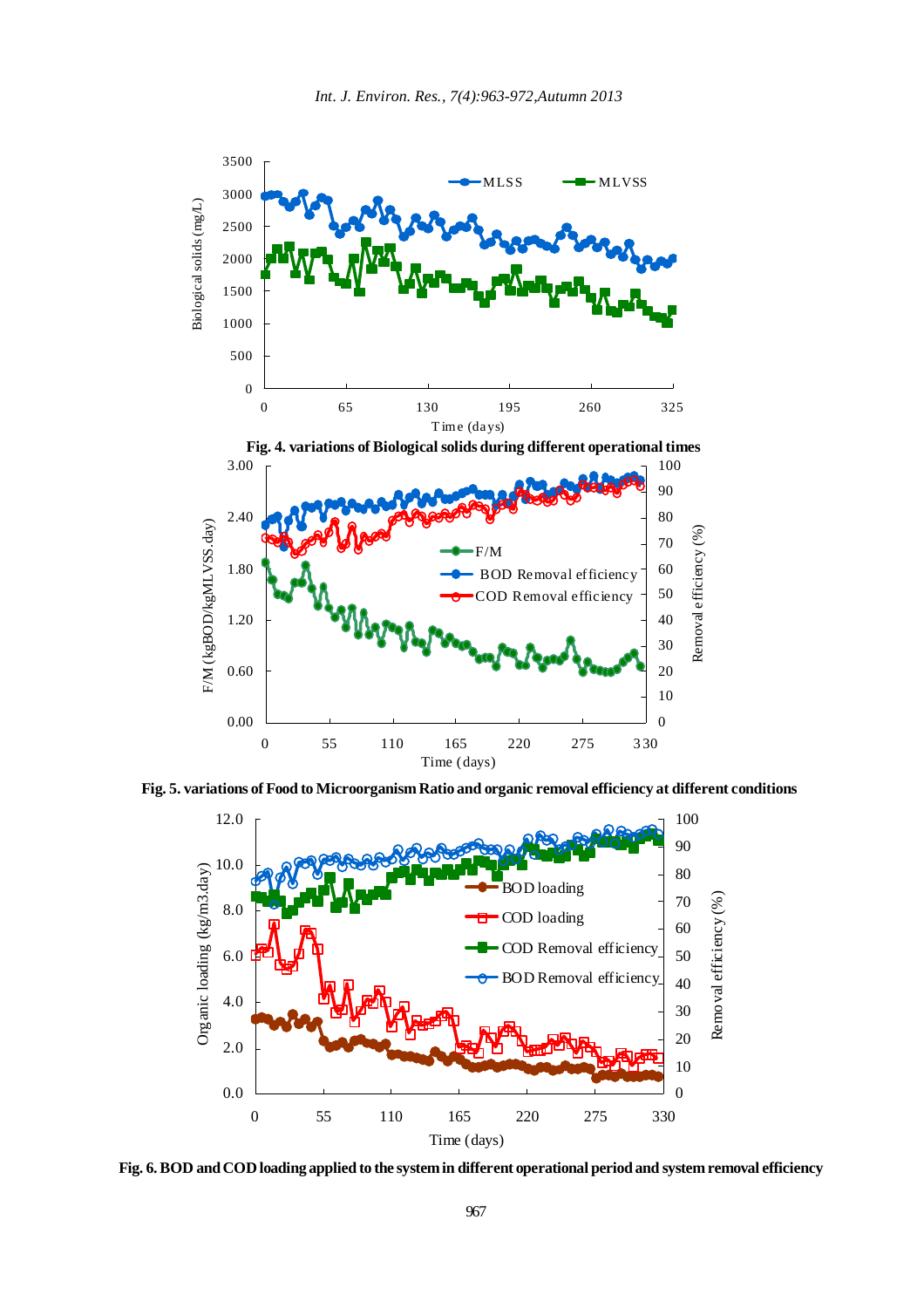

| The Kaldnes plastic media characteristics |                     |  |  |  |  |  |  |
|-------------------------------------------|---------------------|--|--|--|--|--|--|
| Type                                      | $\mathrm{K}_1$      |  |  |  |  |  |  |
| Nominal diameter (mm)                     | 9.1                 |  |  |  |  |  |  |
| Nominal length (mm)                       | 7.2                 |  |  |  |  |  |  |
| Bulk density $(kg/m^3)$                   | 150                 |  |  |  |  |  |  |
| Specific biofilm surface area $(m^2/m^3)$ | 500                 |  |  |  |  |  |  |
| Filling rate $(\%)$                       | 60                  |  |  |  |  |  |  |
| Material                                  | Polyethylene (PEHD) |  |  |  |  |  |  |

**Table 2 . Stable performance results obtained under various experimental conditions**

| <b>Phase</b>   |     | <b>HRT</b> | Q  | <b>COD R.E</b> | <b>OLR</b> | BOD <sub>5</sub> R.E | <b>OLR</b> | <b>MLSS</b> | <b>MLVSS</b> | T     | pН   |
|----------------|-----|------------|----|----------------|------------|----------------------|------------|-------------|--------------|-------|------|
| P <sub>1</sub> | Ave | 1.0        | 60 | 70.48          | 6.33       | 79.91                | 3.19       | 2908        | 1998         | 19.91 | 7.59 |
|                | Max | 1.0        | 60 | 73.13          | 7.46       | 85.25                | 3.48       | 3027        | 2196         | 23.80 | 7.89 |
|                | Min | 1.0        | 60 | 66.08          | 5.45       | 69.05                | 2.93       | 2689        | 1693         | 16.40 | 7.23 |
| P <sub>2</sub> | Ave | 1.5        | 40 | 75.10          | 4.05       | 84.84                | 2.20       | 2626        | 1894         | 20.96 | 7.65 |
|                | Max | 1.5        | 40 | 78.72          | 4.80       | 86.47                | 2.38       | 2910        | 2268         | 24.70 | 7.96 |
|                | Min | 1.5        | 40 | 67.84          | 3.18       | 82.98                | 2.03       | 2396        | 1506         | 16.50 | 7.36 |
| P <sub>3</sub> | Ave | 2.0        | 30 | 79.19          | 3.24       | 87.45                | 1.64       | 2498        | 1647         | 21.71 | 7.51 |
|                | Max | 2.0        | 30 | 81.78          | 3.82       | 89.86                | 1.85       | 2679        | 1879         | 24.90 | 7.89 |
|                | Min | 2.0        | 30 | 77.65          | 2.64       | 84.89                | 1.45       | 2344        | 1478         | 18.30 | 7.29 |
| P <sub>4</sub> | Ave | 2.5        | 24 | 83.49          | 2.37       | 88.75                | 1.29       | 2311        | 1566         | 20.36 | 7.54 |
|                | Max | 2.5        | 24 | 85.71          | 2.98       | 91.27                | 1.51       | 2650        | 1843         | 24.20 | 7.98 |
|                | Min | 2.5        | 24 | 79.43          | 1.81       | 85.27                | 1.17       | 2147        | 1337         | 16.90 | 7.08 |
| P <sub>5</sub> | Ave | 3.0        | 20 | 88.23          | 2.10       | 91.63                | 1.13       | 2278        | 1502         | 19.86 | 7.57 |
|                | Max | 3.0        | 20 | 90.94          | 2.48       | 94.48                | 1.24       | 2494        | 1681         | 23.60 | 7.92 |
|                | Min | 3.0        | 20 | 86.09          | 1.77       | 87.12                | 1.03       | 2169        | 1226         | 16.80 | 7.12 |
| P <sub>6</sub> | Ave | 4.0        | 15 | 92.30          | 1.58       | 94.64                | 0.81       | 2016        | 1223         | 20.33 | 7.54 |
|                | Max | 4.0        | 15 | 94.54          | 1.87       | 96.40                | 0.89       | 2246        | 1480         | 24.80 | 7.98 |
|                | Min | 4.0        | 15 | 89.50          | 1.20       | 91.47                | 0.73       | 1848        | 1029         | 15.90 | 7.23 |

<sup>1</sup> Hydraulic retention time (h): MLSS (mg/L): MLVSS (mg/L) : T, temperature (°C) : Q : LPH

<sup>2</sup> COD Removal efficiency (%)

<sup>3</sup> Organic loading rate (kgCOD/m<sup>3</sup>.day)

<sup>4</sup> COD Removal efficiency (%)

<sup>5</sup> Organic loading rate (kgBOD<sub>5</sub>/m<sup>3</sup>.day)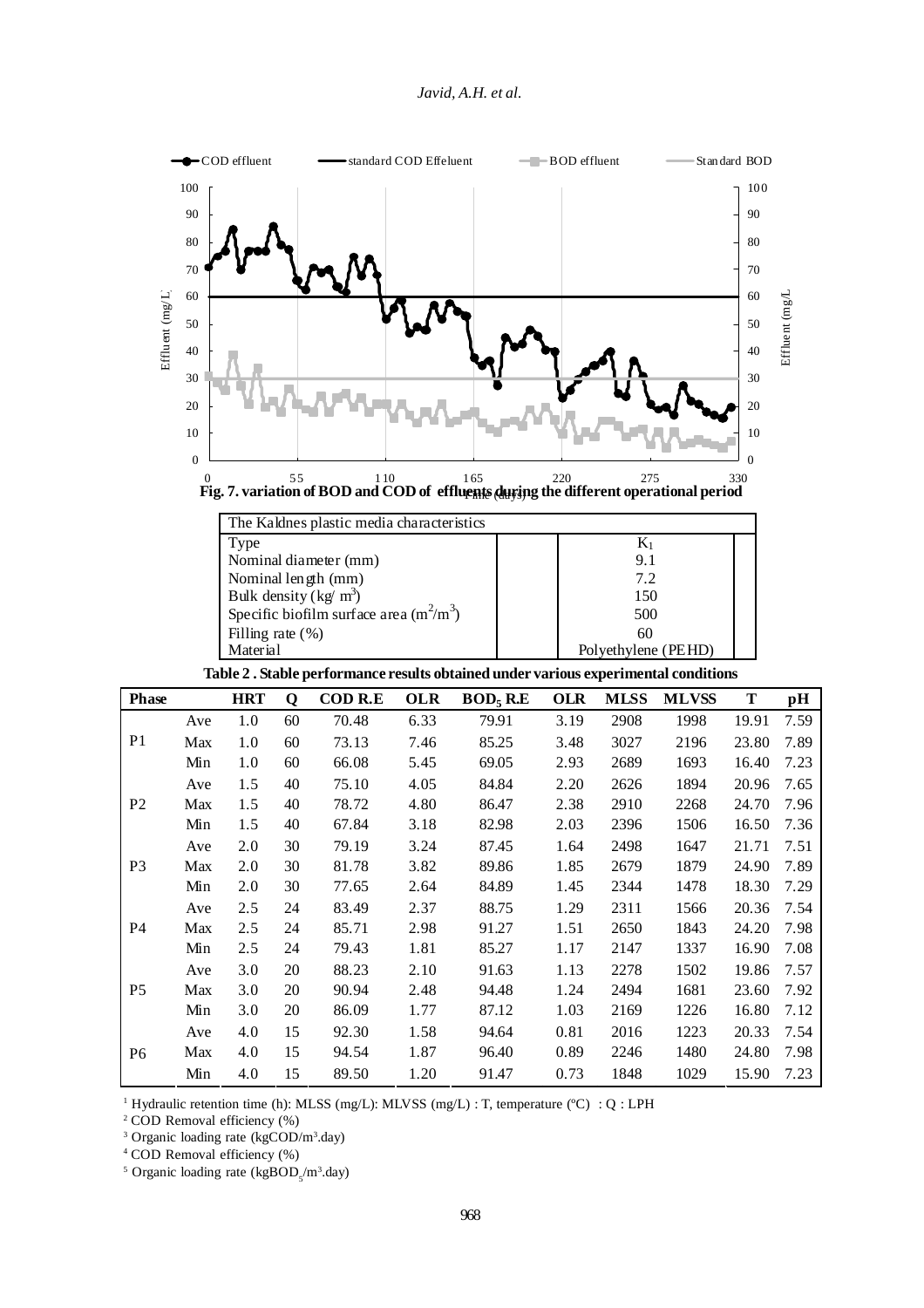applied to the reactor was equal to 3.48 kg $\text{BOD}_\text{s}/\text{m}^3$ .day. The value reached to 0.73  $\text{kgBOD}_{5}/\text{m}^{3}$ .day at its minimum amount. This range is much greater than the current loading range for the activated sludge process. This demonstrates high ability of the process in tolerating the organic load.

Regarding the issues discussed above, it can be concluded that MBBR not only endures a higher organic load, but also, with a lower HRT (approximately less than half the time required) can have the same efficiency of conventional activated sludge. Comparison of organic load bearing of the system with that of attached-growth process confirms the above. The organic load recommended for the standard trickling filter is 0.07 to 0.22 kgBOD5/m3.day. In these circumstances, BOD removal efficiency has been reported to be equal to 80-90%. The mentioned Organic load amount is tantamount to 0.36 to 1.2 kgBOD5/ m3.day for Activated Bio-Filter (ABF) (Tchobanoglous et al. 2004). Hiras et al. (2004) utilized RBC system for treatment of municipal wastewater. They reported that the RBC in loading range of 38-182 gCOD/m2 .day showed an average efficiency of 82%. However, such efficiency can be obtained at HRT of 16.5 h (Hiras et al. 2004). Initially, it seems that the system accepts a higher organic load than the amount achieved in this study  $(2.43-11.6 \text{ gBOD}_s/m^2 \text{.day})$ . However, regarding the HRT, it was revealed that the main reason for the lower capacity of tolerating ORL is the high specific surface of the MBBR carriers in comparison to that of RBC. As a result, the MBBR has the capacity of performing treatment operations in a shorter period compared to the RBC system. In terms of wastewater quality, according to Iranian environmental regulations, effluents standards for  $\text{BOD}_5$  and  $\text{COD}$  are 30 mg/L and 60 mg/L, respectively. Except in special cases, EPA considers acceptable effluents  $\mathrm{BOD}_5$  limit of less than 30 mg/L for discharges (USEPA 2004).

Fig. 7 illustrates the system discharge rate in all phases of operation. Two lines are plotted in the figure parallel with the X axis, one on 60 and the other on 30. These lines show the acceptable standards for COD and  $\mathrm{BOD}_5$ . At HRT of 2 h or more, the MBBR effluents will be absolutely within the standard range of COD. As indicated in Figure 7, the effluents' BOD is below the recommended standards in all phases, except for two points, which is negligible. This means that in all loadings applied, MBBR could reduce biodegradable materials to desirable standards. In this respect, if the desirable HRT of the process is considered 2 h, the aeration tank volume will specifically be less than older systems such as activated sludge, trickling filter, RBCs, etc. Thus, the present wastewater treatment plants can be easily upgraded. Despite the enormous benefits, some disadvantages have also been reported for MBBR. Relatively expensive and bulky carries can be mentioned as the main defects of this system. This means that a predetermined space must be assigned to storage carriers during repairs (WEF 2010). Throughout the operational phase, after growing the biofilm within the carriers, the carriers spun freely and easily in the system. Consequently, they spread throughout the reactor volume in a perfectly homogeneous way, whereas with such aeration, dissolved oxygen of 2 to 3 mg/Lwas provided.

During the operating phase, no problems pertinent to sludge-bulking and rising were observed and the sludge settling was performed properly. The carriers never endured clogging and whenever the cellular biomass within the carriers increased, it would be ripped off by the air bubbles and the contents of the reactor could be observed very clearly. No unpleasant odor was released from the system during the one-year period. The effluent was always very clear and seemed acceptable in terms of physical specifications.

In reviewing previous, relevant literature, interesting contents can be extracted. For example, Andreotolla et al. (2000) compared a MBBR system in which 70% of the volume was filled with FLOCOR-RMP carriers (with specific surface area of approximately  $160 \text{ m}^2/\text{m}^3$ ) with an activated sludge system for treatment of municipal wastewater and with an average influent COD of 231 mg/L. At HRTs of 3-7 h, they reported an average COD removal efficiency of 76% for the MBBR (Andreottola et al. 2000). Obviously, the results of the current study are different from their study achievements. This is due to the differences in the type of carriers used as well as its specific surface area. Wang et al. (2006) also studied a MBBR system, which was filled with domestic wastewater to the amount of 50% with spherical shaped carriers, made of polyethylene (with specific surface area of  $320 \,\mathrm{m^2/m^3}$ ). The influent COD range was  $145-$ 432 mg/L and the average COD removal efficiency for HRT of 6 h was reported to be 77.1% (Wang et al. 2006). As it can be noted, the results are incompatible with those of our study. This difference is due to the type of carriers and its restricted specific surface area. Therefore, it can be stated that the type of the selected carriers has a crucial impact on the system and its consequent results. Ferrai et al. (2010) performed a research with cylindrical shaped polyethylene carriers manufactured by Biomaster. Their results were similar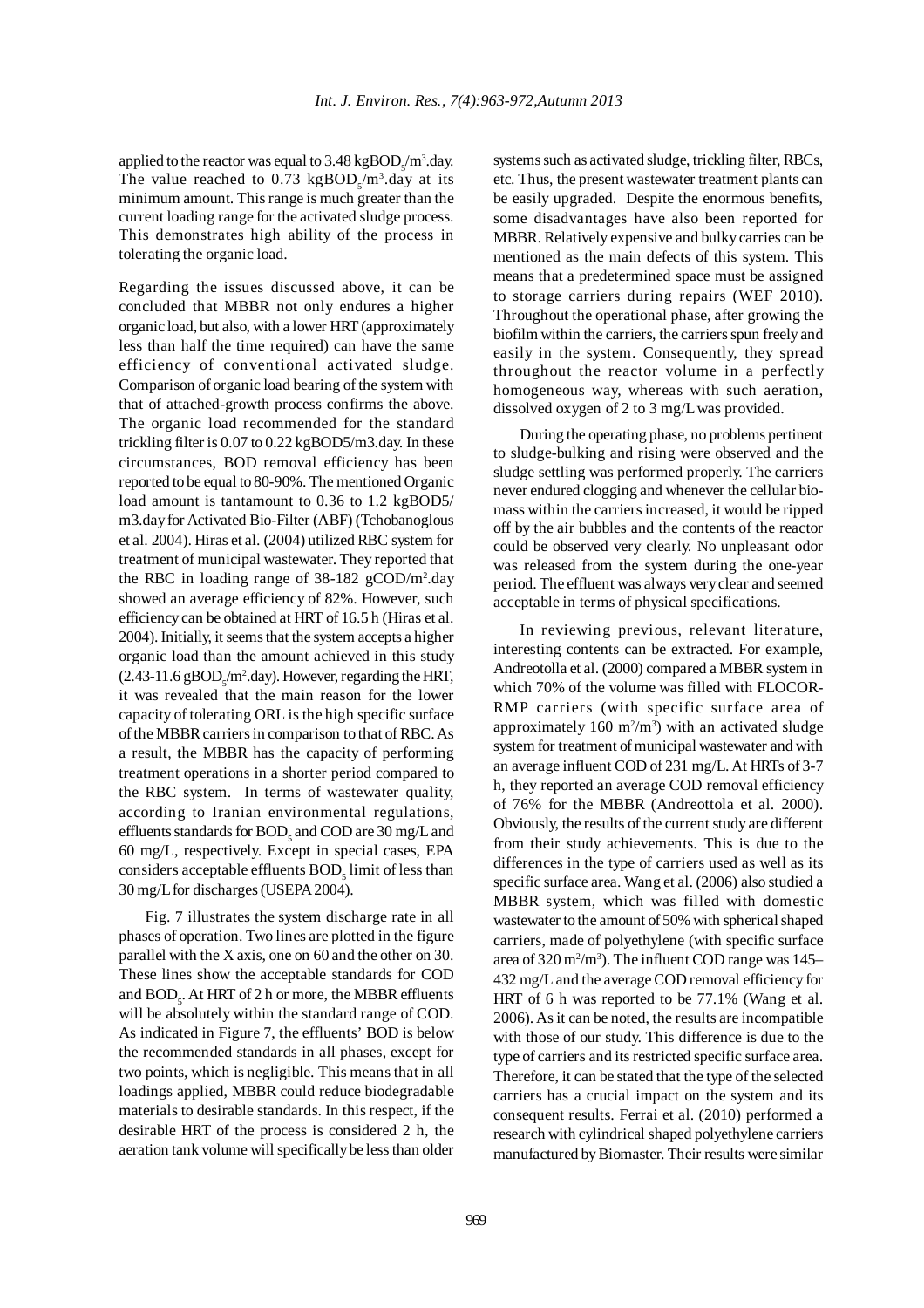to those of ours, so that with an average HRT of 1.5 h, they reported an average COD removal of 82% (Ferrai et al. 2010). The results of this study imply that MBBR advantages to construct new WWTPs allow designers to reduce the cost of initial investment. It provides the possibility of upgrading old WWTPs being on-stream by adding carriers and minor modifications. In this way, their capacity will be boosted and better effluents quality can be achieved.

### **CONCLUSION**

MBBR is not F/M-parameter-sensitive. It can fully maintain its stability in organic loads several times higher than conventional systems such as activated sludge, trickling filters, RBCs, ABF, etc. This is considered a very important advantage of the process. Compared to the old conventional processes, this system requires less HRT to reduce wastewater organic load to the optimal level. This can lead to reduced volume of aeration tank. Therefore, MBBR can be used to increase the capacity of WWTPs and upgrade them to improve effluents quality. Furthermore, by combining this system with anoxic and anaerobic systems (in remaining aeration tank) the output nutrient rate can be reduced to an acceptable level. Thus, the current WWTPs can be upgraded. The specific surface of the carriers is a crucial parameter. When selecting carriers, enough attention should be paid to choose the appropriate specific area in order to reduce the required time for treatment process and consequently reduce ase ocess and consequently,a alan tu matn vojud dare moshkel dashtam.the treatment costs. MBBR does not have common problems such as sludge bulking and rising, foaming, poor sludge settling, carriers clogging and the need for backwashing with regard to the operational characteristics. Strong resistance to impact and no need to return the sludge make the system much easier to operate. Considering the effluents quality, with HRT of 2 h, the system meets the standards of Iran and EPA in elimination of organic materials.

### **ACKNOWLEDGEMENT**

The authors extend their gratitude to the authorities of Tehran Province Water and Wastewater Company (TPWW Co.) and Shahrak Ghods Wastewater Treatment Plant for their sincere cooperation. Our special thanks go to Mr. Mahmood Roshanzamir for providing invaluable assistance throughout the research process and Ms. Narges Zaredar, whose precious advices in better presentation of the manuscript is commendable.

#### **REFERENCES**

Aguilar-López, R. , López-Pérez, P. A. , Peña-Caballero, V. and Maya-Yescas, R. (2013). Regulation of an Activate Sludge Wastwater Plant VIA Robust Active Control Design. Int. J. Environ. Res., **7 (1)**, 61-68.

Akbarpour Toloti, A. and Mehrdadi, N. (2011). Wastewater Treatment from Antibiotics Plant. Int. J. Environ. Res., **5 (1)**, 241-246.

Al-Malack, M. H. (2010). Effect of Sludge Initial Depth on the Fate of Pathogens in Sand Drying Beds in the Eastern Province of Saudi Arabia. Int. J. Environ. Res., **4 (4)**, 825- 836.

Andreottola, G., Foladori, P., Ragazzi M. and Tatàno, F. (2000). Experimental comparison between MBBR and activated sludge system for the treatment of municipal wastewater. Water science and technology, **41 (4-5)**, 375– 382.

APHA, (1998). Standard Methods for the Examination of Water and Wastewater. 20th Ed., APHA, AWWA, WPCF, American Public Health Association, Washington, DC, USA.

Borghei, S. M., Sharbatmaleki, M., Pourrezaie, P. and Borghei, G. (2008). Kinetics of organic removal in fixedbed aerobic biological reactor. Bioresource technology, **99 (5)**, 1118-1124.

Brepols, Ch., Dorgeloh, E., Frechen, F.-B., Fuchs, W., Haider, S., Joss, A., de Korte, K., Ruiken, Ch., Schier, W., van der Roest, H., Wett, M. and Wozniak, Th. (2008). Upgrading and retrofitting of municipal wastewater treatment plants by means of membrane bioreactor (MBR) technology. Desalination, **231 (1-3)**, 20–26.

Chen, S., Sun, D. and Chung, J. S. (2007). Treatment of pesticide wastewater by moving-bed biofilm reactor combined with Fenton-coagulation pretreatment. Journal of hazardous materials, **144 (1-2)**, 577-584.

Dupla, M., Comeau, Y., Parent, S., Villemur, R. and Jolicoeur, M. (2006). Design optimization of a self-cleaning movingbed bioreactor for seawater denitrification. Water research, **40 (2)**, 249-258.

Ferrai, M., Guglielmi, G. and Andreottola, G. (2010). Modelling respirometric tests for the assessment of kinetic and stoichiometric parameters on MBBR biofilm for municipal wastewater treatment. Environmental Modelling & Software, **25 (5)**, 626- 632.

Hassani, A. H., Nejaei, A. and Torabian, A. (2011). Excess Sludge Minimization in Conventional Activated Sludge Pilot Plant by Three Chemical Matters. International Journal of Environmental Research, **5 (4)**, 981-988.

Hatamoto, M., Nagai, H., Sato, S., Takahashi, M., Kawakami, S., Choeisai, P. K., Syutsubo, S., Ohashi, A. and Yamaguchi. T. (2012). Rubber and Methane Recovery from Deproteinized Natural Rubber Wastewater by Coagulation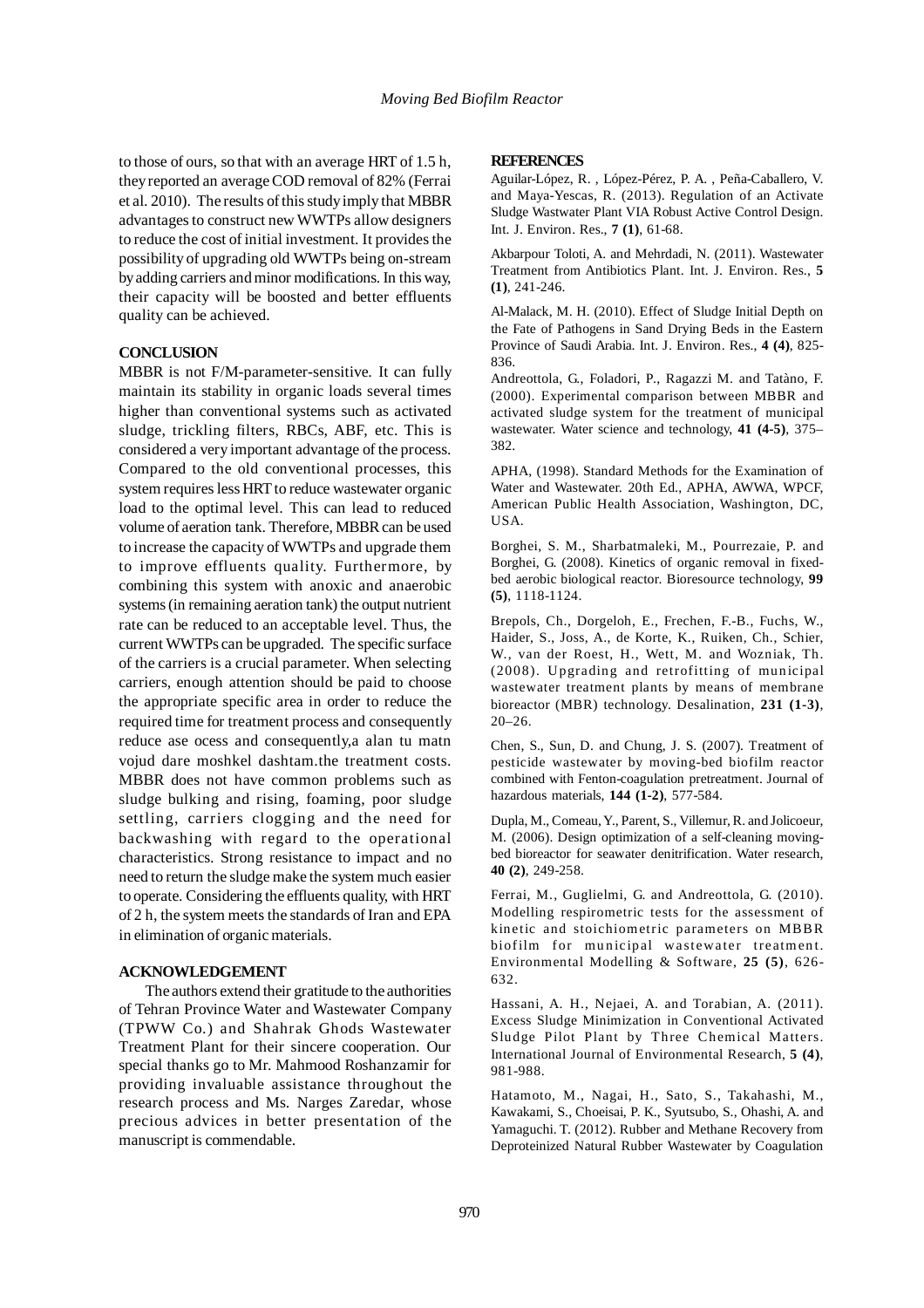Pre-treatment and Anaerobic Treatment. Int. J. Environ. Res., **6 (3)**, 577-584.

Hiras, D. N., Manariotis, I. D. and Grigoropoulos, S. G. (2004). Organic and nitrogen removal in a two-stage rotating biological contactor treating municipal wastewater. Bioresource technology, **93 (1)**, 91-98.

Jahren, S. J., Rintala, J. A. and Odegaard, H. (2002). Aerobic moving bed biofilm reactor treating thermomechanical pulping whitewater under thermophilic conditions. Water research, **36 (4)**, 1067-1075.

Jamal Khan, S., Ilyas, S., Javid, S., Visvanathan, C. and Jegatheesan, V. (2011). Performance of suspended and attached growth MBR systems in treating high strength synthetic wastewater. Bioresource technology, **102 (9)**, 5331-5336.

Khan, M. A. and Faheem, S. M. (2013). Monitoring Bacterial Diversity in a full-scale Municipal Wastewater Treatment plant in Dubai by Fluorescence in situ hybridization Technique.Int. J. Environ. Res., **7 (2)**, 479-484.

Kimura, K., Nishisako, R., Miyoshi, T., Shimada, R. and Watanabe, Y. (2008). Baffled membrane bioreactor (BMBR) for efficient nutrient removal from municipal wastewater. Water research, **42 (3)**, 625-632.

Kotay, S. M., Datta, T., Choi, J. and Goel, R. (2011). Biocontrol of biomass bulking caused by Haliscomenobacter hydrossis using a newly isolated lytic bacteriophage. Water research, **45 (2)**, 694-704.

Li, H. Q., Han, H. J., Du, M. A. and Wang, W. (2011). Removal of phenols, thiocyanate and ammonium from coal gasification wastewater using moving bed biofilm reactor. Bioresource technology, **102 (7)**, 4667-4673.

Mtethiwa, A. H., Munyenyembe, A., Jere, W. and Nyali, E. (2008). Efficiency of oxidation ponds in wastewater treatment. Int. J. Environ. Res., **2 (2)**, 149-152.

Mokhtari Azar, A., Ghadirpour Jelogir, A., Nabi Bidhendi, G. R. and Zaredar, N. (2011). Examination of the operator and compensator tank role in urban wastewater treatment using activated sludge method. Environmental monitoring and assessment, **175 (1-4)**, 651-659.

Münch, E.V., Barr, K., Watts, S. and Keller, J. (2000). Suspended carrier technology allows upgrading high-rate activated sludge plants for nitrogen removal via process intensification. Water science and technology, **41 (4-5)**, 5- 12.

Nandy, T., Kaul, S. N. and Shastry, S. (2002). Upgrading a paper industry effluent treatment plant for capacity expansion with recourse to recycling effluent. Resources, Conservation and Recycling, **34 (3)**, 209-228.

Onodera, T., Sase, S., Choeisai, P., Yoochatchaval, W., Sumino, H., Yamaguchi, T., Ebie, Y., Xu, K., Tomioka, N., Mizuochi, M. and Syutsubo, K. (2012). Evaluation of Process Performance and Sludge Properties of an up-flow staged Sludge Blanket (USSB) reactor for Treatment of Molasses Wastewater. Int. J. Environ. Res., **6 (4)**, 1015- 1024.

Oyoo, R., Leemans, R. and Mol, A. P. J. (2011). Future Projections of Urban Waste Flows aand their Impacts in African Metropolises Cities. Int. J. Environ. Res., **5 (3)**, 705-724.

Petrovski, S., Dyson, Z. A., Quill, E. S., McIlroy, S. J., Tillett, D. and Seviour, R. J. (2011). An examination of the mechanisms for stable foam formation in activated sludge systems. Water research, **45 (5)**, 2146-2154.

Rajakumar, R. and Meenambal, T. (2008). Comparative Study on Start – Up Performance of HUASB and AF Reactors Treating Poultry Slaughterhouse Wastewater. Int. J. Environ. Res., **2 (4)**, 401-410.

Rajasimman, M. and Karthikeyan, C. (2009). Optimization studies in an Inverse Fluidized Bed Bioreactor for Starch Wastewater Treatment. Int. J. Environ. Res., **3 (4)**, 569- 574.

Rusten, B., Eikebrokk, B., Ulgenes, Y. and Lygren, E. (2006). Design and operations of the Kaldnes moving bed biofilm reactors. Aquacultural Engineering, **34 (3)**, 322- 331.

Rodgers, M., Zhan, X. M. and Gallagher, B. (2003). A pilot plant study using a vertically moving biofilm process to treat municipal wastewater. Bioresource technology, **89 (2)**, 139-143.

Sekman, E., Top, S., Uslu, E., Varank, G. and Bilgili, M. S. (2011). Treatment of Oily Wastewater From Port Waste Reception Facilities by Electrocoagulation. (2011). Int. J. Environ. Res., **5 (4)**, 1079-1086.

Safari, E., Jalili Ghazizade, M. Shokouh, A. and Nabi Bidhendi, Gh. R. (2011). Anaerobic Removal of COD from High Strength Fresh and Partially Stabilized Leachates and Application of Multi stage Kinetic Model. Int. J. Environ. Res., **5 (2)**, 255-270.

Salvetti, R., Azzellino, A., Canziani, R. and Bonomo, L. (2006). Effects of temperature on tertiary nitrification in moving-bed biofilm reactors. Water research, **40 (15)**, 2981- 2993.

Sarparastzadeh, H., Saeedi, M., Naeimpoor, F. and Aminzadeh, B. (2007). Pretreatment of Municipal Wastewater by Enhanced. Chemical Coagulation. Int. J. Environ. Res., **1 (2)**, 104-113.

Tandukar, M., Ohashi, A. and Harada, H. (2007). Performance comparison of a pilot-scale UASB and DHS system and activated sludge process for the treatment of municipal wastewater. Water research, **41 (12)**, 2697- 2705.

Tchobanoglous, G., Burton, F. L. and Stensel, D. H. (2004). Wastewater Engineering: Treatment Disposal and Reuse, 4th Ed. the McGraw-Hill Companies, New York, USA.